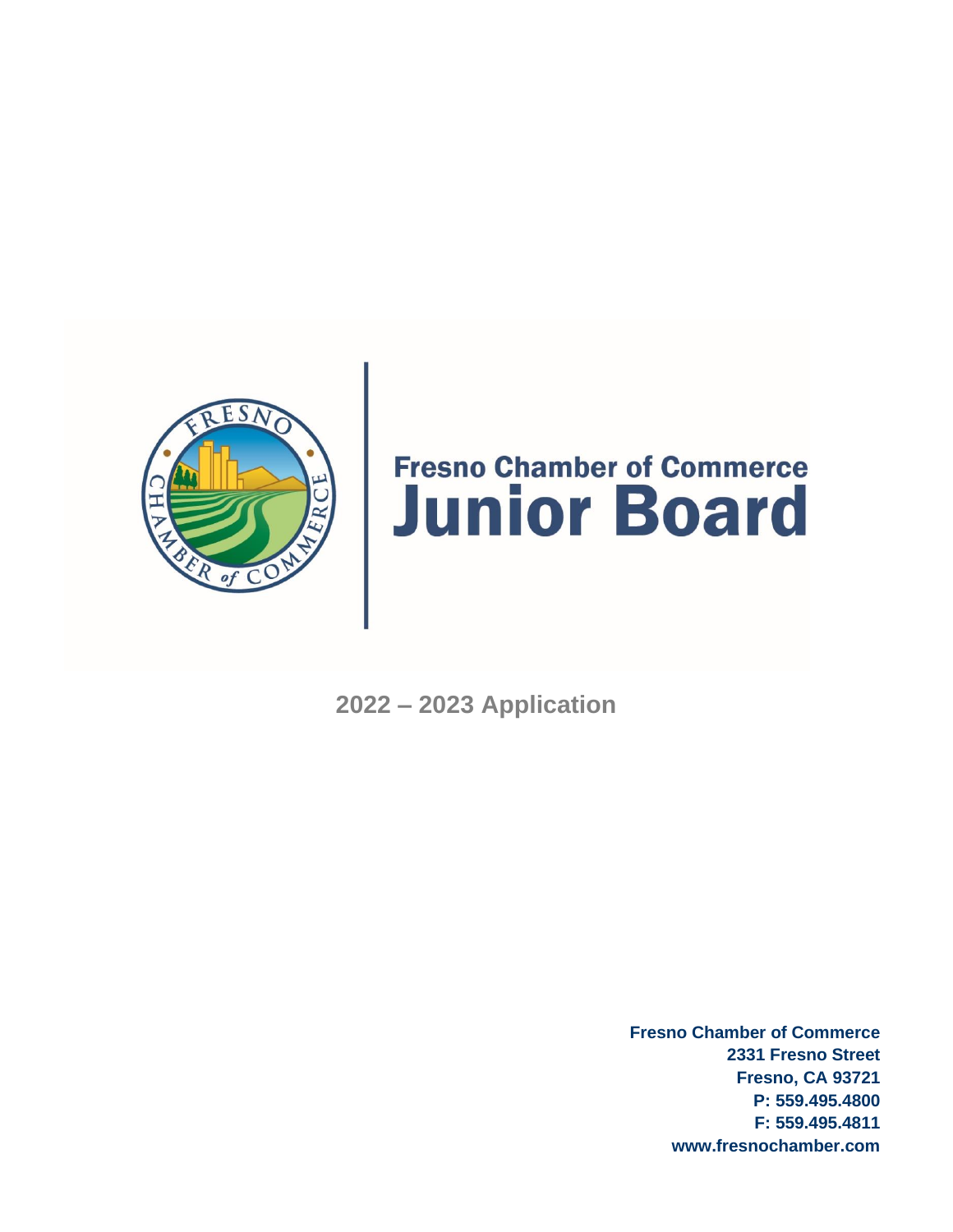#### **ABOUT THE FRESNO CHAMBER OF COMMERCE**

*The mission of the Fresno Chamber of Commerce is to promote business and enhancing the economic and cultural well-being of Fresno County residents.*

Since 1885, the Fresno Chamber of Commerce has been working hard to strengthen our community, encourage growth and identify needs and opportunities of the business community. The Chamber's core objectives include: promoting a strong local economy, providing opportunities to network and build relationships, deliver programs to help businesses grow, represent and advocate on behalf of business and enhance commerce through community stewardship.

These goals are accomplished through our Chamber committees, including the Junior Board, which provides members and stakeholders with the opportunity to participate and provide input on key issues. Chamber leadership is intensely involved throughout the wider community, encouraging vision, cooperation and consistency in long-range regional planning and decisionmaking. Events, projects and programs are designed and implemented to enhance the economic development of the greater Fresno area.

#### **MISSION OF THE JUNIOR BOARD:**

The mission of the Junior Board is to learn how to become leaders in sustaining the business environment and affect change in their schools, neighborhoods and community.

#### **WHAT DO JUNIOR BOARD MEMBERS DO?**

- Learn how to conduct meetings, outreach, public speaking, group decision-making.
- Develop project ideas
- **Project management and implementation**

#### **BENEFITS OF BEING A JUNIOR BOARD MEMBER:**

- Access to the highest level of leadership in both business and government
- **Gain a high quality, organized, and focused leadership development experience**
- **EXTER 1** Learn about municipal governments and community-based organizations with an emphasis in collaboration
- **EXECT** Learn how to lead and follow for community betterment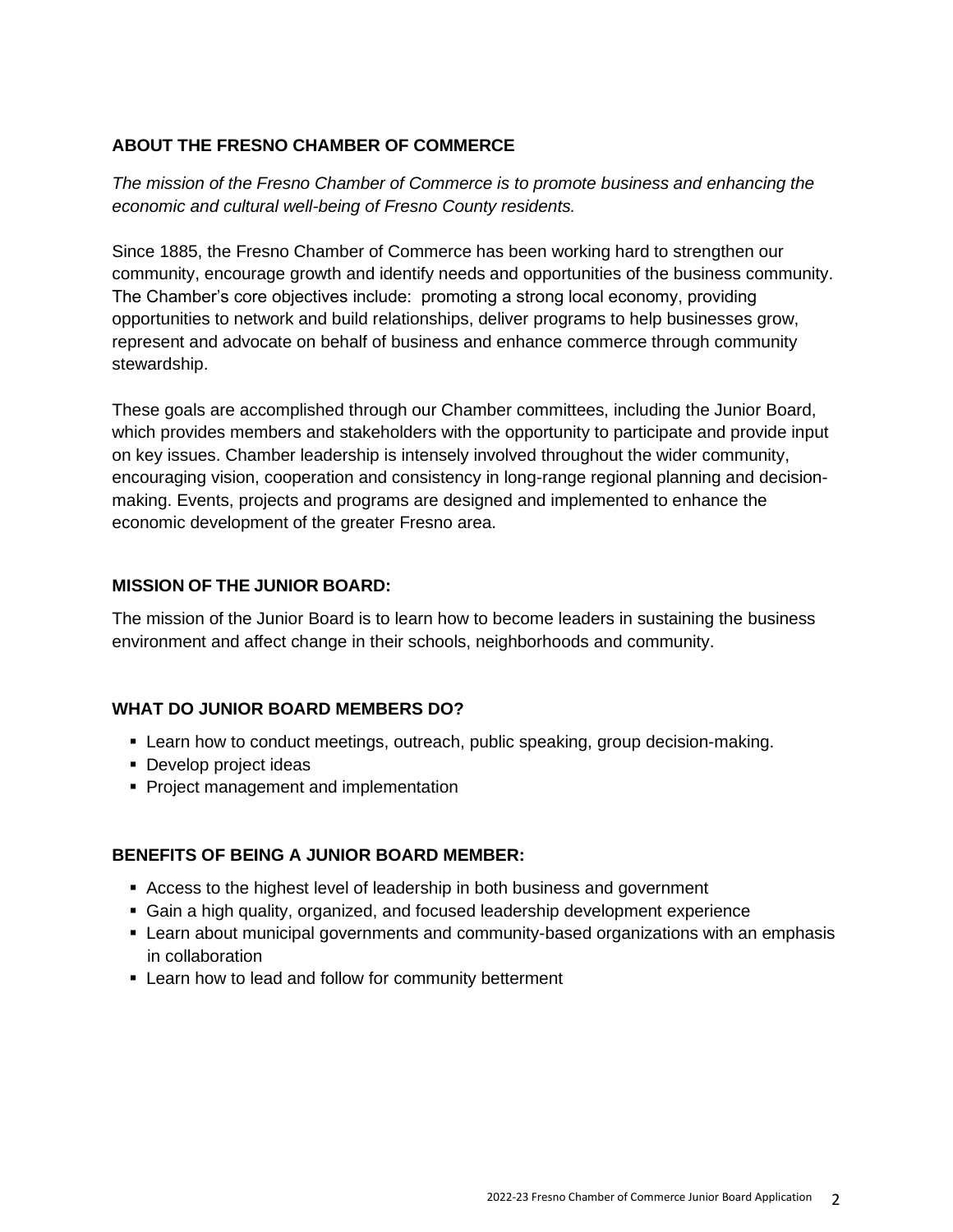#### **WHAT IS THE TIME COMMITMENT?**

Nine months starting in September 2022 and ending in May 2023. Time commitment requirements include the following:

- **Attend Orientation on September 5, 2022, 4:30 - 5:30 p.m.**
	- o This will be a brief overview of the program. Parents/Guardians welcome.
- **Attend monthly Board Meetings held the 4th Monday, 4:30 - 6:30 p.m.**  *Except for November and December due to the holidays*.

#### **Class schedule:**

- o September 26, 2022
- o October 24, 2022
- o November 14, 2022
- o December 12, 2022
- o January 23, 2023
- o February 27, 2023
- o March 27, 2023
- o April 24, 2023
- o May 22, 2023 Graduation *Students must coordinate their own transportation to and from meetings*.

#### ▪ **Attendance**

 $\circ$  Students may miss up to two (2) class sessions out of the eight (8) core classes (not including orientation and graduation). Students who miss more than two (2) class sessions will not be eligible for graduation and will not receive certificate of completion.

#### **WHO CAN APPLY?**

High School students between the ages of 14-19 who live in Fresno County and:

- Are interested in helping their communities
- Want to learn about leadership development, action planning and group decision-making
- **EXTE:** Like working in groups, expressing opinions, and having fun

#### **RECRUITMENT PROCESS:**

- **Complete and submit the application packet which includes: cover letter, application form,** letter of recommendation, and commitment statement by September 7, 2022 at 11:59 p.m.
- You will be notified as soon as possible within submission of your application via email if you were selected.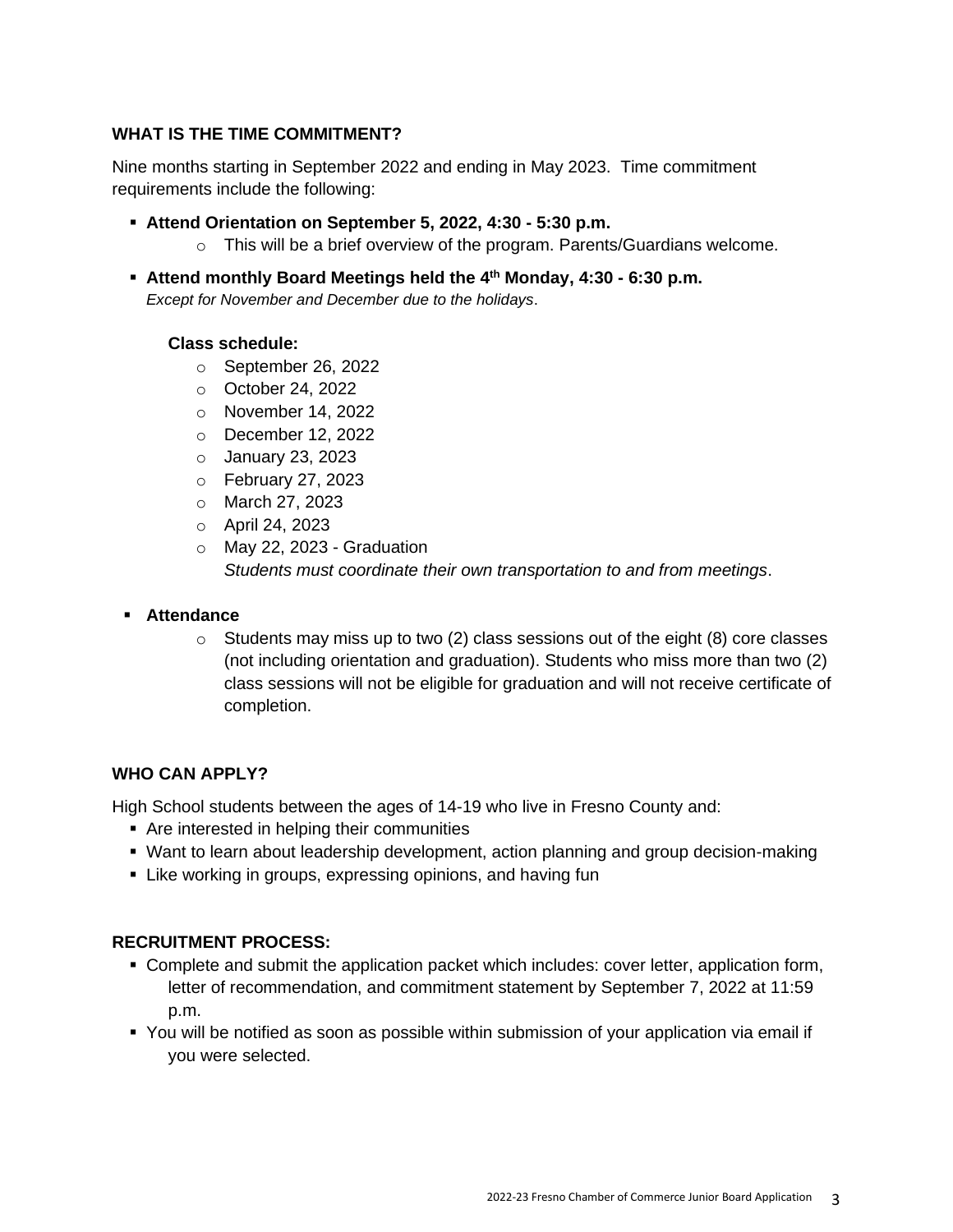#### **APPLICATION FORM**

| Name          |                                                 |  |  |  |
|---------------|-------------------------------------------------|--|--|--|
| Address       | City and Zip Code                               |  |  |  |
| Home phone    | Cell phone                                      |  |  |  |
| Email address |                                                 |  |  |  |
| High School   | Year in school (circle one): Fr. So. Junior Sr. |  |  |  |

| <b>PARENT/LEGAL GUARDIAN</b> |                   |  |
|------------------------------|-------------------|--|
| Name(s)                      |                   |  |
| Address                      | City and Zip Code |  |
| Home phone                   | Cell phone        |  |
| Email address                |                   |  |

**COVER LETTER PROMPT:** (Type and submit as a separate document.)

**TELL US ABOUT YOURSELF:** List school activities, leadership positions, hobbies/skills, volunteer experience.

- 1. Why do you think public service is important?
- 2. What are some of the problems in our community that you feel need to be addressed?
- 3. What can you bring to this group to encourage the mission of Fresno Chamber of Commerce at your school and in your community?
- 4. How do you think you will you benefit from the information and experiences gained by being a Director on the Junior Board of the Fresno Chamber of Commerce?
- 5. Where do you see yourself in five years?
- 6. Will your personal schedule allow you to be actively involved in the meetings, presentations, and projects anticipated for the Junior Board of the Fresno Chamber of Commerce?
- 7. From time to time, the Fresno Chamber may provide food or snacks. Please list any dietary restrictions and/or food allergies we should be aware of.

#### **For more information on the Fresno Chamber of Commerce, please visit www.fresnochamber.com**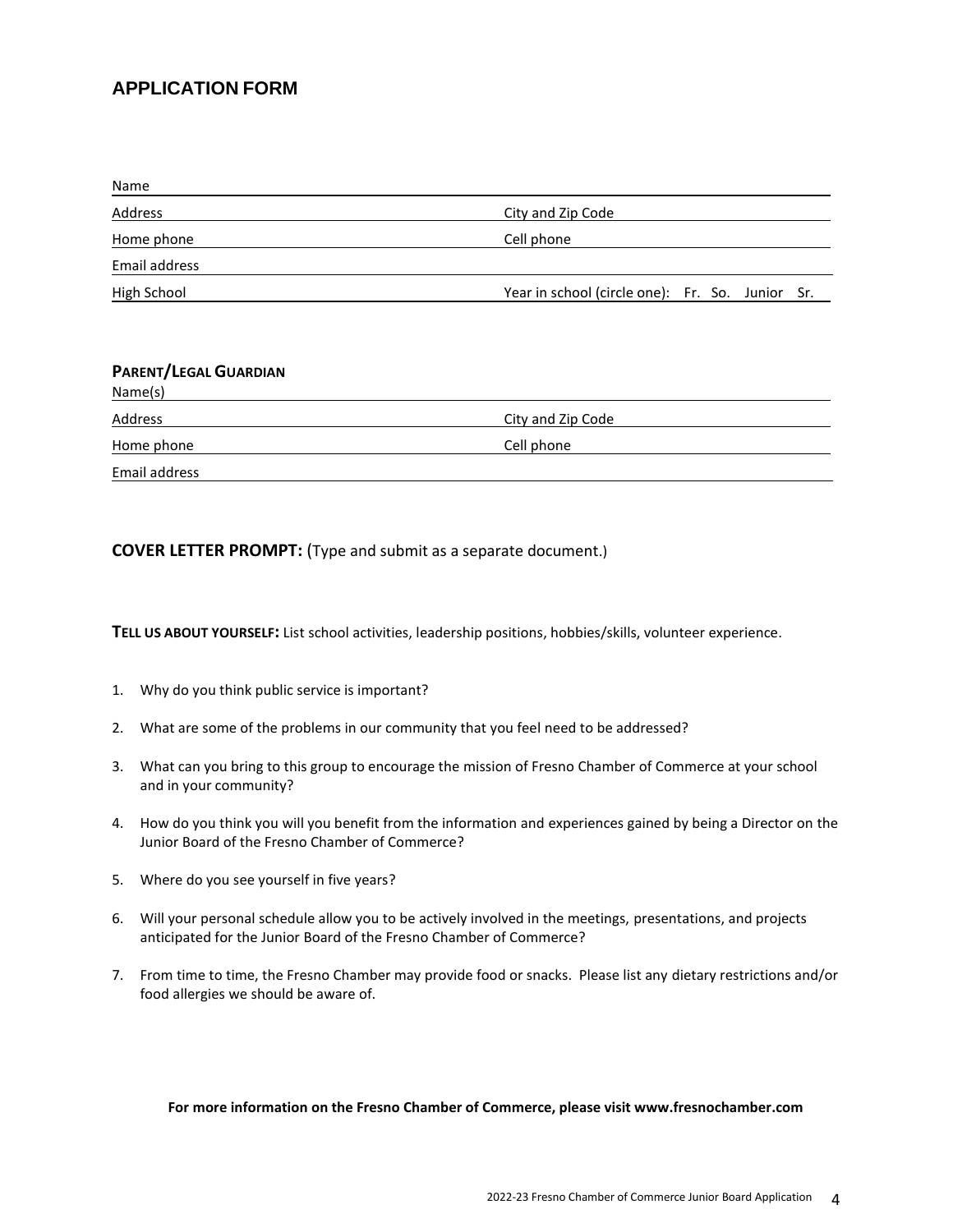### **LETTER OF RECOMMENDATION**

THE FOLLOWING RECOMMENDATION IS IN SUPPORT OF:

Student Name \_\_\_\_\_\_\_\_\_\_\_\_\_\_\_\_\_\_\_\_\_\_\_\_\_\_\_\_\_\_\_\_\_\_\_\_\_\_\_\_\_\_\_\_\_

 $School$ 

Your Name \_\_\_\_\_\_\_\_\_\_\_\_\_\_\_\_\_\_\_\_\_\_\_\_\_\_\_\_\_\_\_\_\_\_\_\_\_\_\_\_\_\_\_\_\_

| <b>Areas</b>                  | <b>Excellent</b> | Good | Fair | Poor |
|-------------------------------|------------------|------|------|------|
| <b>Intellectual Curiosity</b> |                  |      |      |      |
| Initiative                    |                  |      |      |      |
| Creativity                    |                  |      |      |      |
| Leadership                    |                  |      |      |      |
| Dependability                 |                  |      |      |      |
| Interpersonal Relations       |                  |      |      |      |
| Diligence                     |                  |      |      |      |

#### **TELL US ABOUT THE STUDENT: (**Please type and submit as a separate document.)

- 1. How do you know this student?
- 2. Why do you believe this student is a good candidate for the Fresno Chamber Junior Board?
- 3. Please provide any additional information regarding the student.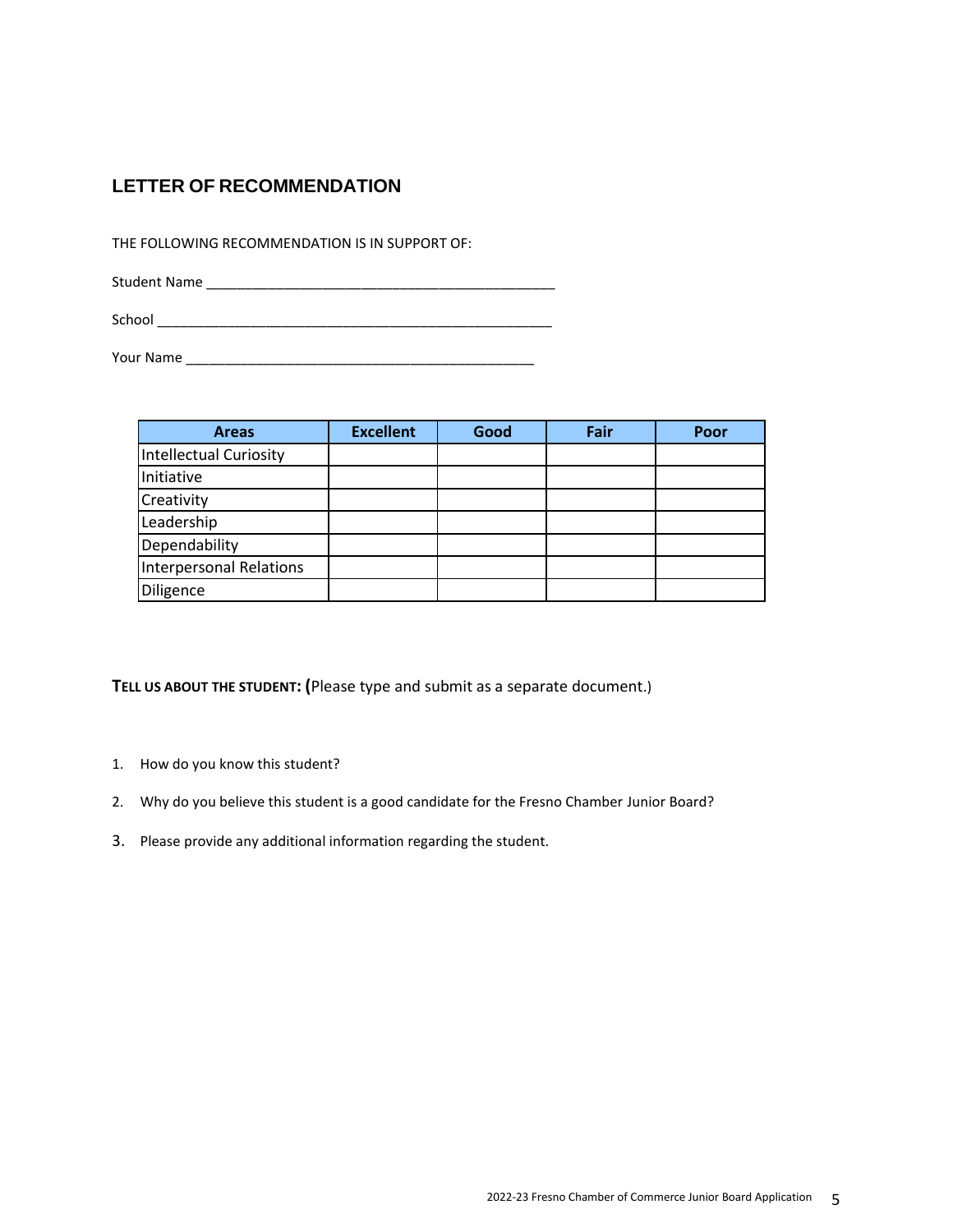I, \_\_\_\_\_\_\_\_\_\_\_\_\_\_\_\_\_\_\_\_\_\_\_\_\_\_\_\_\_\_\_\_\_\_\_\_\_, understand that the Junior Board of the Fresno Chamber of Commerce is an important leadership role for youth. If accepted, I am fully prepared to fulfill the commitment that is asked of all members including being a good representative for the youth of Fresno County, working hard to make a positive change and being a positive role model for other youth.

I have also discussed the time commitment with my parents or legal guardian, teachers, sport coaches, employer and other activity programs, and can make a serious time commitment given my responsibilities.

During class session, I will not be using electronic devices for uses outside of Junior Board requirements. I agree to be respectful to all the speakers and engage in class discussions.

| SIGNATURE OF APPLICANT | ־דמח |
|------------------------|------|
|------------------------|------|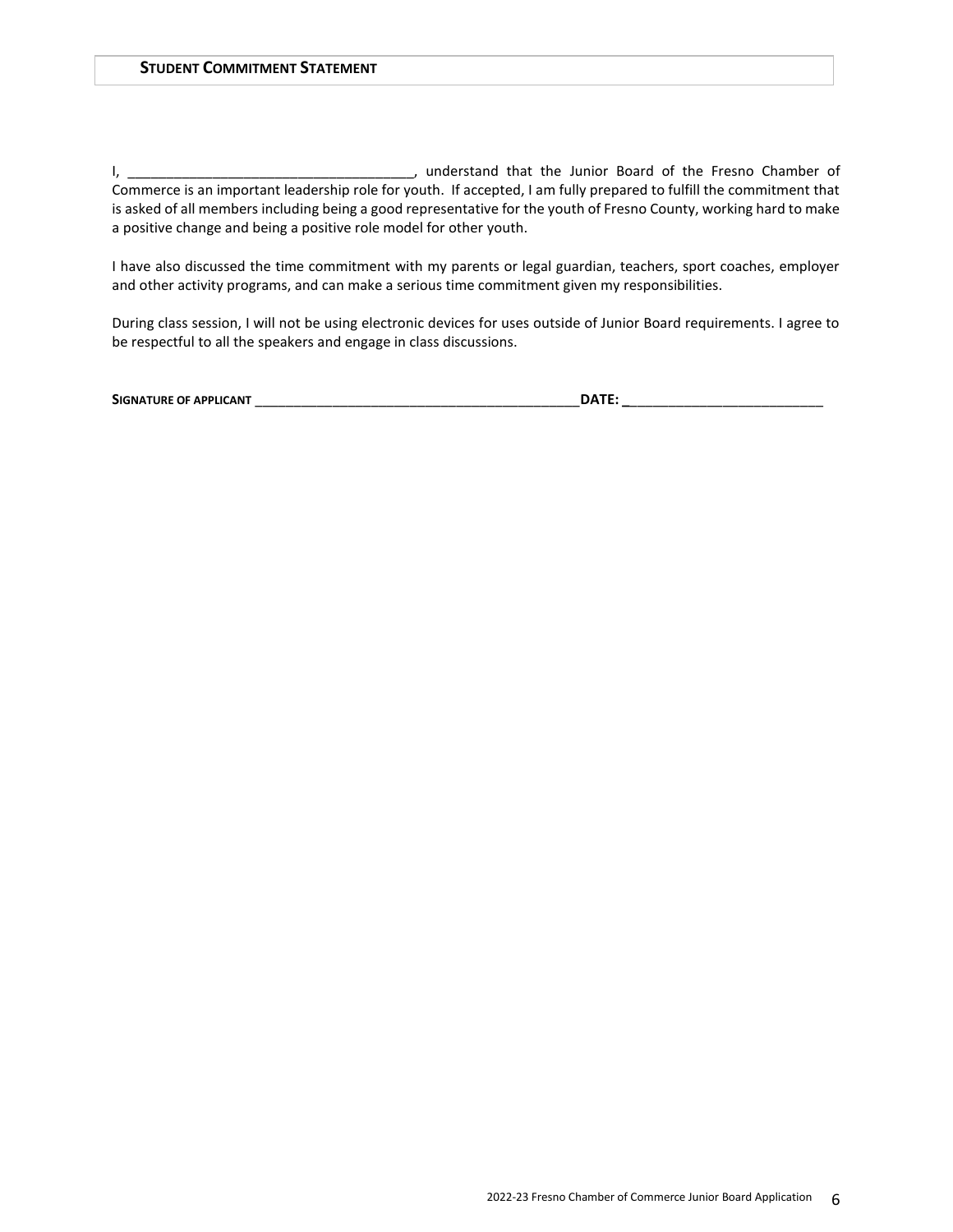#### **PARENT PERMISSION**

I, \_\_\_\_\_\_\_\_\_\_\_\_\_\_\_\_\_\_\_\_\_\_\_\_\_\_\_\_ the parent/legal guardian of \_\_\_\_\_\_\_\_\_\_\_\_\_\_\_\_\_\_\_\_\_\_\_\_\_\_\_\_, understand and agree with the mission and goals of the Junior Board of the Fresno Chamber of Commerce, the Forward Fresno Foundation and support her/him in this commitment, and give permission for full participation in all activities, meetings, field trips and responsibilities pertaining to the duties of a Board Member.

**PHOTO RELEASE** for valuable consideration, receipt of which is acknowledged, I grant to the Fresno Chamber of Commerce and the Forward Fresno Foundation, the right to use my photograph, portrait, likeness, or testimonial in the manner indicated below.

I agree to release and hold harmless all shareholders, directors, officers, employees, and agents of the Fresno Chamber of Commerce from any activity, error, or omission associated with the reproduction of my photograph, portrait, likeness, or testimonial.

I have carefully read this release and understand its contents. I am aware that this is an assignment and release of liability, and a contract between myself, or if I am signing on behalf of a minor, that minor and all of the releases. I sign it of my own free will.

**WAIVER AND RELEASE OF LIABILITY** for Accidents/Injury: I agree that my activities as a volunteer for the Fresno Chamber of Commerce and/or Forward Fresno Foundation are undertaken at my sole risk, and that the Fresno Chamber of Commerce, the Forward Fresno Foundation, the City of Fresno, and the County of Fresno shall not be liable for any claims for injuries or damages whatsoever to my person or property arising out of or connected with my actions as a volunteer. I agree to indemnify and to hold the Fresno Chamber of Commerce and/or the Forward Fresno Foundation harmless for all claims and/or liability for me or to me, or if I am signing on behalf of a minor, that minor. I also agree that this waiver and release shall apply to my heir(s), executor(s), and administrator(s). I have carefully read this Waiver/Release, I understand its contents, and I intend to be bound to its terms.

**TRANSPORTATION: I agree to transport or arrange transportation for my child to and from the Fresno Chamber in a timely manner. I will drop off my child before 4:30 p.m. and pick up promptly at 6:30 p.m.** 

**SIGNATURE OF PARENT/LEGAL GUARDIAN** \_\_\_\_\_\_\_\_\_\_\_\_\_\_\_\_\_\_\_\_\_\_\_\_\_\_\_\_\_\_\_\_\_**DATE: \_**\_\_\_\_\_\_\_\_\_\_\_\_\_\_\_\_\_\_\_\_\_\_\_\_

#### **APPLICATIONS MUST BE RECEIVED BY SEPTEMBER 7 , 2022 @ 11:59 PM**

By post Fresno Chamber of Commerce ATTN: Junior Board 2331 Fresno Street, Fresno, CA 93721

By email info@fresnochamber.com Subject: Junior Board Application – Student Name